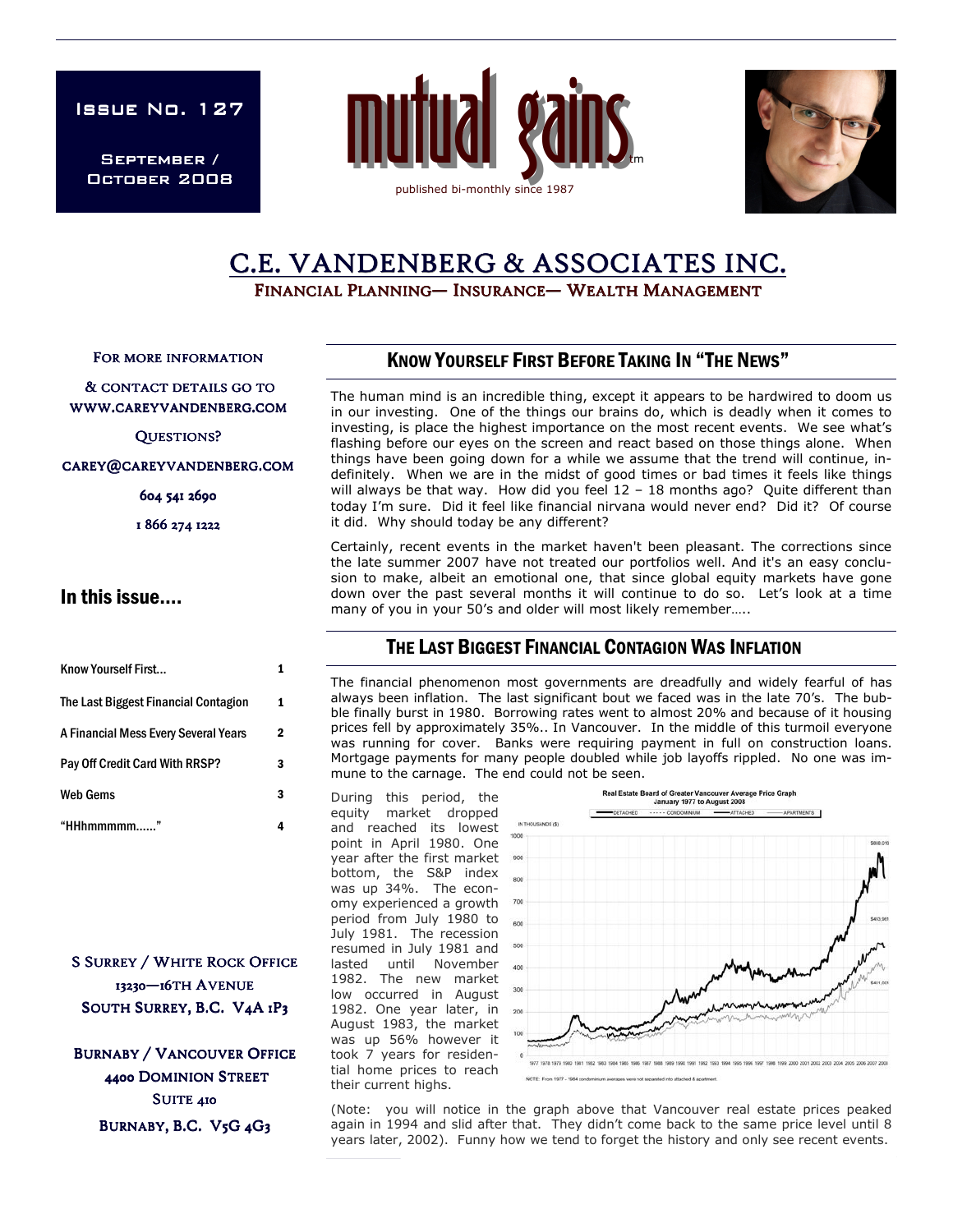#### A FINANCIAL MESS IS CREATED EVERY SEVERAL YEARS

Today, the U.S. and global financial system is under significant strain as the U.S. embarks upon a deleveraging cycle following a 20-year binge of increased borrowing. The deleveraging process has created uneasiness and uncertainty. However, it is neither the end of the world or the U.S. economy, nor is it unprecedented as the world has to clean up a financial mess every several years (the last one was due to the technology bubble).

The International Monetary Fund recently released a paper on 124 distinct banking crises in the past 27 years. There are lessons from Japan in the 1990s and the rest of Asia in 1997-98 (the Far East has cleaned to become a financial power house since then). The most basic of these is that excessive lending results in bad loans that mess up the balance sheets of good financial institutions. As the weaker ones fail, the stability of the financial system comes into question which freezes everyone in fear. The economy grinds to a halt thus further aggravating the situation. Ultimately, government must step in and recapitalize the banking system by removing the bad loans and providing the money to restart the flow of money. That is where we are today.

Despite the gloomy sounding news many investment managers (including Warren Buffett) are beginning to be more optimistic on the investment outlook. With global stocks trading at around 11 times estimated earnings over the next 12 months, markets appear to have already priced in at least a mild to moderately severe global recession. At these prices, investors will be well rewarded in the coming years.

We do think that one lesson from financial history is that credit crises tend to be followed by long periods of financial deleveraging. That was certainly true in the early 1980s and early 1990s following other periods of inflationary booms. Financial deleveraging tends to put downward pressure on inflation rates and commodity prices even after economic growth stabilizes and recovers. This is welcome relief to many today and is slowly being reflected in the gas prices at the pumps.

This would suggest that the sectors which have led the stock market in recent years, primarily companies that extract and deliver commodities to the market, who have benefited from booming global growth and rising inflation pressures, will not take the performance lead going forward.

From a historic view, here are some stats to put today, the here and now, into perspective:

- Since the reopening of the stock market in 1914, the average "bull" or up market showed a total return increase of 189% and it took only 3 years and 7 months to do it.
- The shortest bull market occurred between June 1932 and September 1932 and in those 3 months the market more than doubled in price. The 1920s bull market was the strongest, increasing by 657%, while the 1947-1957 bull market increased by 517%.
- For the past 50 years, the average "bear" or down market has lasted 9 months with a total 29% drop. The 1973-74 bear market lasted 20 months, and on average it has taken 17 months for the markets to regain their value following a bear market.
- 6 of the last 8 bear markets have ended in October.

These historic facts should remind us that bear markets do end, that bull markets are stronger and last longer than bear markets, and that in the long run, the overall rise in equity prices far offsets the declines (see chart below for the last 50 years). That if you invest and hold for a long period of time, and take a bold step by adding to your investments when it feels the most emotion-



ally uncomfortable time to do so, you will do very well. Personally, although I don't feel good emotionally when I read the news of the day (and I'm sure you feel the same way) the more I look at historical versus today's financial metric the more excited I am that we are very near the end. Ironically, the masses won't recognize it until times feel good, or at least palatable.

It's hard to see a nice tidy room when there are boxes of junk and clutter in front of your face and under your feet and your bed has a wet dog sleeping in it however, when all that stuff gets moved and either thrown out, put in its proper place or kicked out and washed, stress dissipates with every small improvement and calm returns

once again.

Remember the inflation issue we talked about under "The Last Biggest Financial Contagion Was Inflation"? 6 months ago it was being talked about as a significant issue that could become a problem. Today that problem is dissolving with every passing day, a very good thing.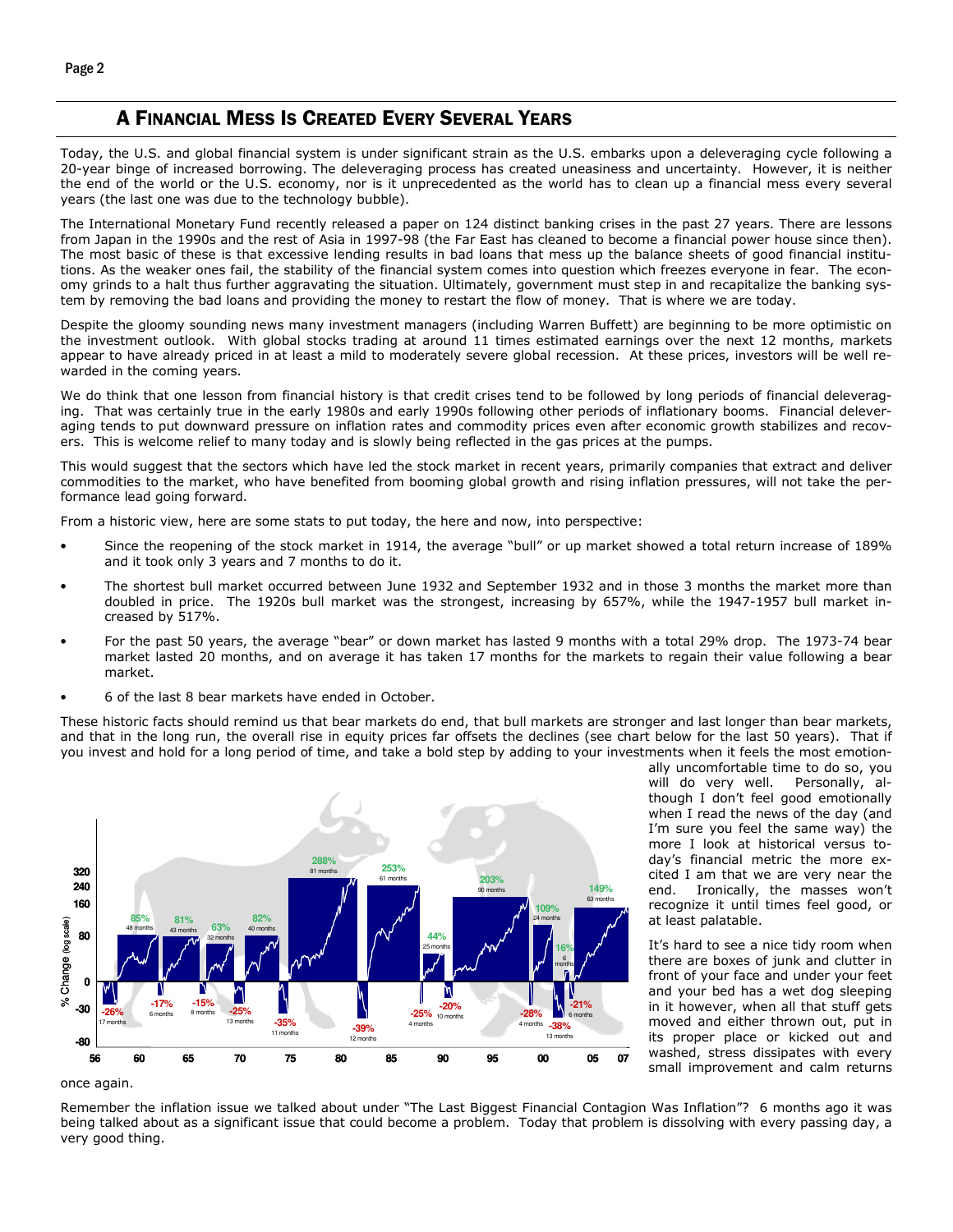# CASH OUT OF RRSP TO PAY CREDIT CARD DEBT—GOOD OR BAD IDEA?

On rare occasion I have someone tell me they have debt that needs to be paid off and they want to take the money out of their RRSP to do it. Before making that decision, here are a few scenarios:

Withdrawals from a RRSP are added as income for the year which is then taxed at your marginal tax rate. To help pay for this year end tax, the RRSP withdrawals face an initial withholding tax. Note that the withholding tax applies to EACH withdrawal and not the total annual withdrawal. (10% for the first \$5,000, 20% from \$5,001to \$15,000, 30% for \$15,000)

For Example, 40% marginal tax rate and \$5,000 withdrawn would result in an initial withholding tax of \$500, in addition to \$5,000 added to reported income for the year. Providing that the extra income doesn't result in a tax bracket jump (\$5,000 withdrawal x 40% withholding tax -  $$500$  of tax already paid =  $$1,500$  still owed at tax time).

With the tax basics illustrated, we can look at some scenarios:

Scenario #1 : \$7,000 credit card debt with 12% interest with minimum monthly payment of 3%, 40% tax rate and long term portfolio growth averaging 8% / year.

In order to pay off the \$7,000 credit card debt, approximately \$11,667 needs to be withdrawn from the RRSP to get \$7,000 after taxes. That is providing that the withdrawal doesn't put you into the next tax bracket.

Doing a few calculations, here are the results for the RRSP vs Credit card debate providing the assumptions made above and only the required minimum monthly payment is made:

| Years:l                       |                 | 10              | 15              | 20              |
|-------------------------------|-----------------|-----------------|-----------------|-----------------|
| <b>RRSP Gain on \$11,667:</b> | \$5,475.49      | \$13,520.79     | \$25,341.97     | \$42,711.17     |
| <b>Credit Card Interest:</b>  | \$2,458.56      | \$3,190.12      | \$3,407.79      | \$3,472.56      |
| <b>Conclusion:</b>            | Do Not Withdraw | Do Not Withdraw | Do Not Withdraw | Do Not Withdraw |

Interpreting the table above, it seems that for this particular situation, keeping the money in an RRSP is the obvious choice. Even if the minimum payment was made on the credit card for 20 years, the total interest would only be \$3,472, whereas the potential portfolio gain would be \$42,711.

Scenario #2: Let's use lower income tax (25%), higher credit card interest rates (18.5%) and lower portfolio growth (5%).

| Years:                       |            | 10         |                 | 20              |
|------------------------------|------------|------------|-----------------|-----------------|
| <b>RRSP Gain on \$9,333:</b> | \$2,578.63 | \$5,869.68 | \$10,070.00     | \$15,430.78     |
| <b>Credit Card Interest:</b> | \$4,335.03 | \$6,130.54 | \$6,874.21      | \$7,182.22      |
| <b>Conclusion:</b>           | Withdraw   | Withdraw   | Do Not Withdraw | Do Not Withdraw |

In this scenario, the table shows that the credit card interest would outgrow any RRSP growth for the first 10 years. After that however, the RRSP growth takes over with a big lead at the 20 year mark.

The general rule is that, keeping your money within your RRSP for the long term is much better than using it to pay off the credit card debt. The human nature part of the equation is that normally when a credit card debt is retired using RRSP withdrawals there is a strong propensity to get oneself right back into debt again.

Since there are so many variations, you will find a RRSP versus Credit Card Spreadsheet in the "Calculators" Section of www.careyvandenberg.com so you can run numbers based on your situation.

#### WEB GEMS

SCREEN IT— Ever find yourself watching a DVD with your kids (or grandkids) and cringing at some of the scenes? www.screenit.com gives a very detailed breakdown of scenes you can expect to see in the movie. This is particularly useful if you are going to the theatre because you can't fast forward like you can with a DVD. When my kids were younger we (Cheryl & I) used this for virtually every movie we were planning to watch. ScreenIt is a "must have" resource for parents with young to mid teen kids.

YOU TUBE— Not just a website people talk about where kids put up their silly antics. www.youtube.com is a fantastic place to find a video recording of a song done by a musical artist or band in a live or studio setting. As a hobbyist drummer, I found a fantastic clip that shows a very young Steve Gadd, show someone how he played the rhythm part on Paul Simon's "Fifty Ways To Leave Your Lover". Or use it to search for visual instructions on one of the programs you use on your computer. I'm now hooked on this site.

HOAX SLAYER— Every so often you may get an email from a caring friend or family member about an email they received that you need to act on. The next time you do, go to www.hoax-slayer.com, before you forward that email on to others. You can either click on one of the categories or do a search using the contents of the subject line.